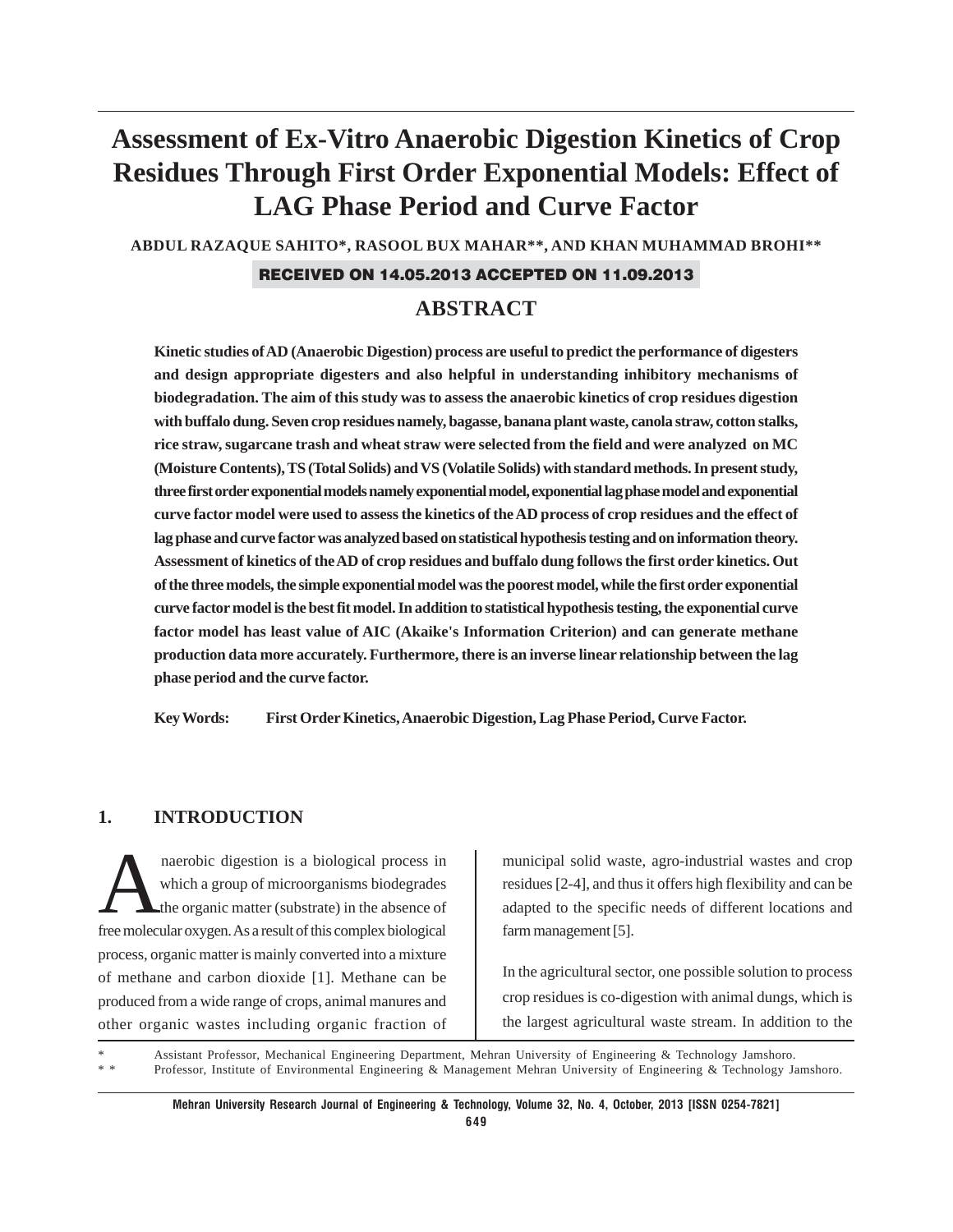production of renewable energy, controlled AD of animal manures reduces emissions of greenhouse gases, nitrogen and odor from dung management, and intensifies the recycling of nutrients within agriculture [6]. Kinetic studies of AD process are useful to predict the performance of digesters and design appropriate size of digesters and are also helpful in understanding inhibitory mechanisms of biodegradation [7]. It is difficult to model digestion process because many different groups of bacteria are involved; especially methanogenic bacteria have a much lower growth rate than the acid producing ones. As the conversion of acids to biogas is generally considered to be a rate limiting step of the overall reaction, the methanogenic phase is usually used for modeling purposes [8].

The purpose of present study is to assess the anaerobic kinetics of the digestion of crop residues with buffalo dung. The assessment of the kinetics was carried out by using first order exponential model, exponential lag phase model and exponential curve factor model and the effect of lag phase and curve factor was analyzed based on statistical hypothesis and on information theory.

# **2. METHODOLOGY**

## **2.1. Crop Residues and Inoculum**

Seven crop residues i.e. sugarcane bagasse, sugarcane trash, banana plant waste, canola straw, cotton stalks, rice straw and of wheat straw were selected as the substrate for the anaerobic co-digestion. These crop residues were dried at atmospheric temperature and moisture content was determined, and then shredded with the axial bar hammer mill followed by the coffee grinder. The size of the crop residue samples was less than 10mm and the quantity of shredded residue was 10-15 kg. In order to obtain the representative samples of the crop residues, the coining and quartering method was used and about one kg shredded crop residue sample was taken for grinding purpose. The final size of the crop residues was less than or equals to one millimeter.

The inoculum utilized in the present study was the admixture of fresh buffalo dung and digestate. The fresh buffalo dung was acquired from the small animal farmhouse located near the Mehran University of Engineering & Technology, Jamshoro, Pakistan and digestate was acquired from the laboratory scale continuously stirred tank anaerobic digester reactor operating at mesophilic temperature of 37±0.2°C. On the basis of mass of volatile solids contained by the buffalo dung and digestate, the admixture ratio was set to 9:1 for buffalo dung and digestate respectively.

The analysis of crop residues and the inoculum were carried out by using gravimetric method and MC (Moisture Content), TS (Total Solids) and VS (Volatile Solids) were determined as per APHA, Standard Methods [9]. The results of the analyses are given in Table 1.

## **2.2 The BMP Test**

The BMP (Biochemical Methane Potential) test was carried out through AMPTS. This automatic system follow similar standard as the formal methane potential tests. Though, in the AMPTS the measurement of cumulative methane production and methane flow rate from the anaerobic digestion of organic material is recorded automatically during the period of incubation. Furthermore, the AMPTS also compensate the methane gas at STP (Standard

| Parameter | Bagasse | Banana Plant<br>Waste | Canola<br>Straw | Cotton<br><b>Stalks</b> | Rice<br>Straw | Sugarcane<br>Trash | Wheat<br>Straw | Inoculum |
|-----------|---------|-----------------------|-----------------|-------------------------|---------------|--------------------|----------------|----------|
| MC(%)     | 6.13    | 85.53                 | 6.56            | 6.61                    | 2.12          | 2.36               | 7.14           | 82.30    |
| TS(%)     | 93.87   | 14.47                 | 93.44           | 93.39                   | 97.88         | 97.64              | 92.86          | 17.70    |
| VS(%)     | 92.26   | 12.01                 | 84.85           | 89.34                   | 81.58         | 84.99              | 80.58          | 12.44    |

**TABLE 1. ANALYSIS OF CROP RESIDUES AND INOCULUM**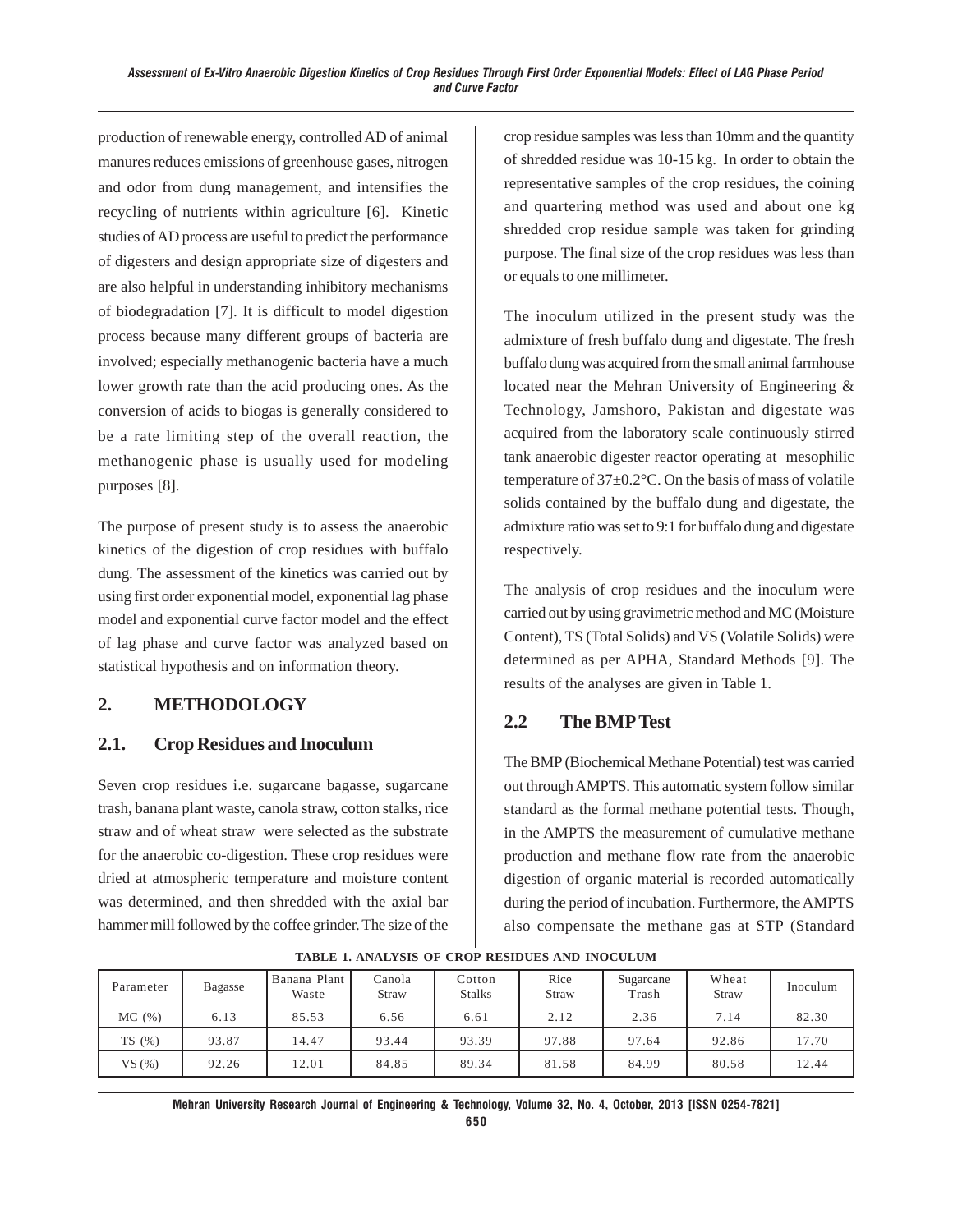Temperature and Pressure). The BMP test was performed in 500 mL borosilicate glass reactor bottles. The test was performed as triplicate batch experiments for statistical significance and average values were used as an output. The reactor bottles were incubated at the most favorable temperature to methane producing microorganisms i.e. 37°C [10].

Considering the inoculum to substrate ratio as 2.5, each reactor bottle was filled with 5g of VS of inoculum and 2g of VS of crop residue. Afterwards, the reactor bottles were top up to 400 mL volume by adding tap water (filtered surface water). Additional three reactor bottles were filled with inoculum only, to measure the methane production from the inoculum and were considered as blank reactors. In order to control the decrease in pH due to the formation of volatile fatty acids during the AD, supplementary 1.5g of sodium hydrogen carbonate (NaHCO<sub>3</sub>) was added in each reactor bottle that works as buffer. Then the reactor bottles were hermetically sealed with rubber plugs followed by the plastic screw thread cap to ensure anaerobic condition. The plastic screw thread cap was built in with geared electric motor, which enables to establish the uniform environment throughout the reactor in order to get better interaction between the organic material and microorganisms.

The AD produces biogas, which mainly consists of methane and carbon dioxide gases. In order to measure methane, the carbon dioxide gas was absorbed in three molar solution of sodium hydroxide (NaOH) [11]. Additionally, 3M NaOH also contains 5 mL per liter 0.4% of Thymolphthalein pH indicator. This prepared solution was filled into 100 mL borosilicate glass bottles up to 80 mL. These absorbent bottles were closed hermetically with rubber stoppers and were connected between the reactor bottles and automatic gas measuring device through tygon tubing. Before incubating the reactors bottles, nitrogen gas was purged for 5 minutes to ascertain the anaerobic condition not only in the head space of the reactor bottles but also in the absorbent bottles. The BMP test was

stopped after 30 days of incubation as gas generation seized.

#### **2.3 Kinetics of Anaerobic Digestion**

The most important variable in kinetics of the AD is the concentration of the substrates with respect to time as the degradation process of the organic material highly depends on it. The general material balance expression for an anaerobic reactor is "Accumulation = Inflow - Outflow + Generation" and symbolically can be written as Equation (1), where S is the concentration of substrate (gVS) at time  $(t)$ , S0 is the initial concentration of substrate (gVS), Q is the flow of substrate, V is the volume of reactor and  $R_c$  is the rate of reaction.

$$
\frac{dS}{dt}V = QS_0 - QS + R_cV\tag{1}
$$

In present study the kinetics of anaerobically digested crop residues was assessed using batch reactors. As in batch reactor, there is no any inflow or outflow; in other words the flow of substrate is zero i.e. Q=0, thus material balance equation can be modified for batch reactor as Equation (2).

$$
\frac{dS}{dt} = R_C \tag{2}
$$

First order kinetic models are the simplest models applied to the anaerobic digestion of complex substrates as they provide a simple basis for comparing stable process performance under practical conditions [7]. The literature reveals that the experimental methane production ascertained from the AD can be expressed by a first order reaction kinetics [12-14]. It proceeds at a rate of reaction is directly proportional to the concentration of one of the reactants i.e.  $R_c = -kxS$ , which yields Equation (3), where k is the reaction rate constant and generally expressed in per day.

$$
\frac{dS}{dt} = -kS\tag{3}
$$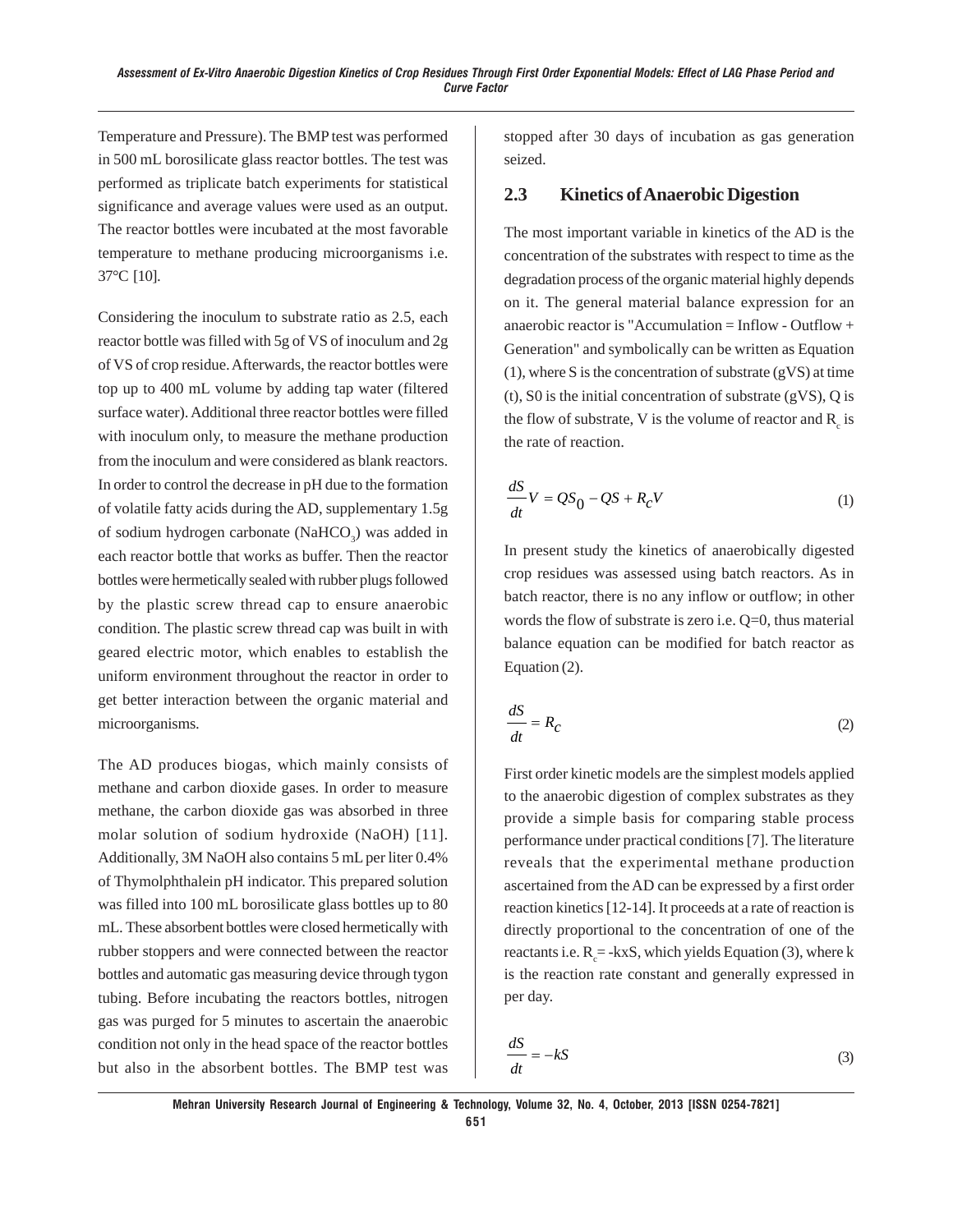Usually, reaction rate constant is determined from the results of batch or continuous flow experiments, by using integration or differential methods. On integration within the limits  $S_0$ -S and 0-t, Equation (3) can be rearranged as:

$$
S = S_0 e^{-kt} \tag{4}
$$

For AD process, the substrate concentration can be correlated with quantity of methane through the methane yield coefficient  $(Y_c)$  as given in Equation (5).

$$
Y_C = -\frac{dG}{dS} \tag{5}
$$

By integration considering the limits  $S_0$ -S and 0-G, Equation (5) can be rearranged as:

$$
G = Y_c (S_o - S) \tag{6}
$$

Where G is the volume of methane at given time (NmL). Substituting the value of S from Equation (4) into Equation (6), gives Equation (7), where  $G_{\text{max}} = Y_c S_0$  is the maximum volume of methane (NmL) and k is the first order methane generation rate constant  $(\text{day}^1)$ . This equation is an analytical relation between volume of methane generation and AD time and also known as first order exponential model.

$$
G(t) = G_{max} [1 - e^{-kxt}] \tag{7}
$$

The methane production through AD follows four stages i.e. hydrolysis, acidogenesis, acetogenesis and methanogenesis. The methanogenesis is the fourth and final stage of AD, in which methane producing microorganisms (methanogens) transform the acetic acid and hydrogen produced by the acid forming microorganisms to methane and carbon dioxide gases. The methane production also depends upon the growth of methane forming bacteria. If lag phase is considered as in case of bacterial growth curve, or in other words if we in integrate Equation (3) within the limits  $S_0$ -S and L-t, then Equation (7) transforms to Equation  $(8)$ , where L is the lag

phase period (day) and denoted the methanogens growth lag phase period. The lag phase period in Equation (8) ranges from zero to few days and is represented as first order exponential model with lag phase period.

$$
G(t) = G_{max} \left[ 1 - e^{-k(t-L)} \right] \tag{8}
$$

Another improvement in first order exponential model can be made by considering that the, rate of the AD process decreases as the methane production increases, which can mathematically expressed as the curve factor in first order exponential model as given in Equation (9), where C is the dimensionless curve factor, appears as the power to the ratio of volume of methane at any time to the maximum volume of methane.

$$
\left[\frac{G(t)}{G_{\text{max}}}\right]^C = \left(1 - e^{-k \times t}\right)
$$
\n(9)

Equation (9) can be rearranged for volume of methane at any time t as Equation (10) and represents the dynamic change of the rate constant happening during the AD process.

$$
G(t) = G_{\text{max}} C \sqrt{\left(1 - e^{-k \times t}\right)} \tag{10}
$$

In present study for the assessment of the kinetics of the anaerobic digestion, three models i.e. Equations (7-8 and 10) were employed, whereas the values of k, L, C and  $G_{\text{max}}$ for each model were estimated analytically using a nonlinear regression through least square method.

#### **2.4 Comparing Models**

The three selected first order models i.e. exponential model, exponential model with lag phase and exponential model with curve factor were compared through three statistical parameters i.e. the coefficient of multiple determinations (R2 ), SDR (Standard Deviation of Residuals) and AIC were estimated. These parameters are comprehensive to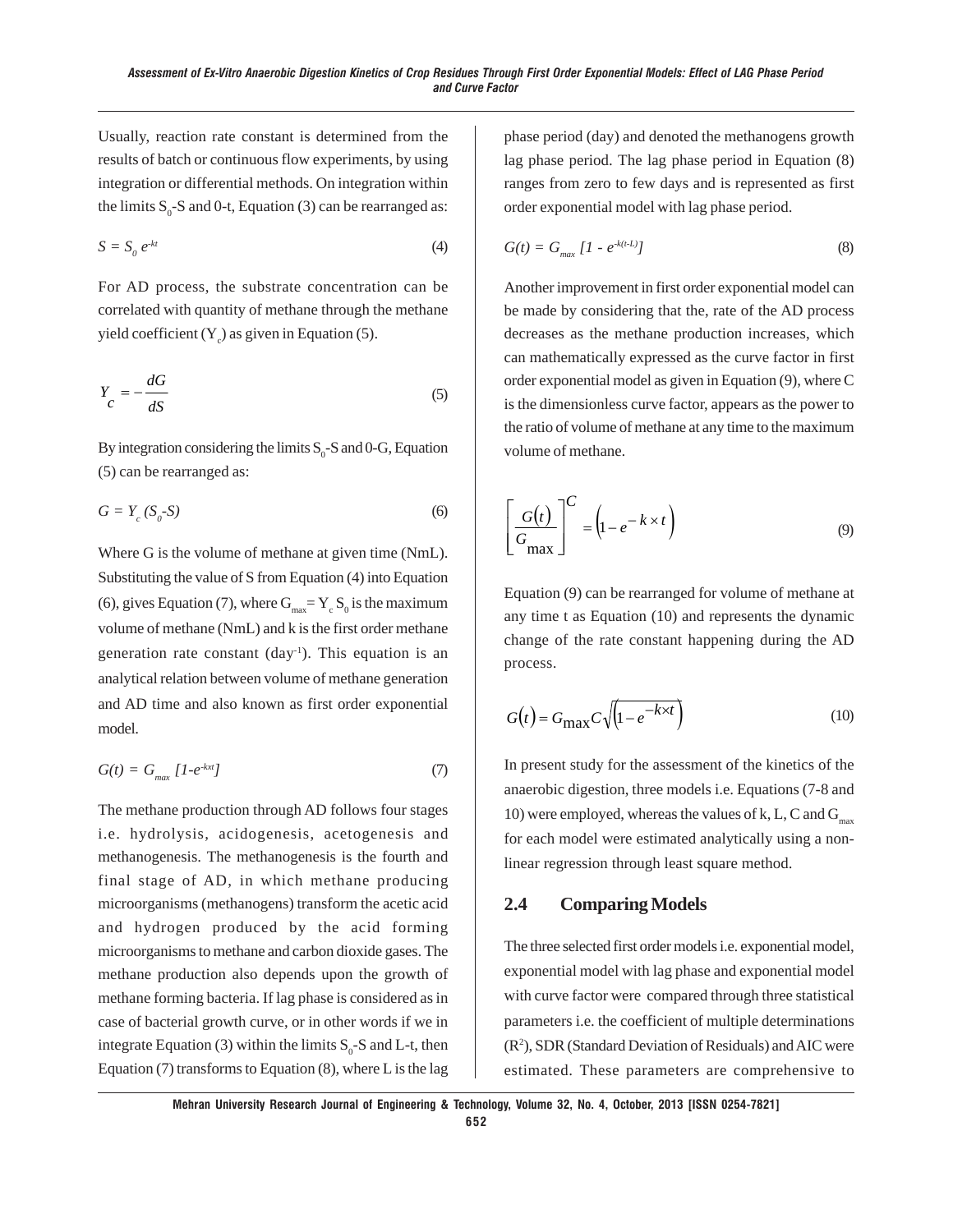quantify the accuracy of the mathematical models against the ascertained data.  $\mathbb{R}^2$  was calculated by Equation (11); such that  $0 < R^2 < 1$ , and denotes the strength of the correlation between ascertained methane production  $(G_{\text{max}})$ and modeled methane production  $(G<sub>mod</sub>)$  at time i for n number of days. An equation with a higher  $\mathbb{R}^2$  value makes a better estimation.

$$
R^{2} = 1 - \frac{\sum_{i=1}^{n} (G_{asci} - G_{\text{mod }i})^{2}}{\sum_{i=1}^{n} (G_{asci} - G_{\text{mod }i})^{2}}
$$
(11)

SDR is a measure of the mean difference between values ascertained experimentally and the values estimated by a model and represented in same units of methane production. It was calculated by using Equation (12). The model with the lowest value of SDR makes a better estimation.

$$
SDR = \sqrt{\frac{\sum_{i=1}^{n} (G_{asci} - G_{\text{mod}i})^2}{n}}
$$
(12)

AIC is a measure of the relative goodness of fit of statistical models. It balances the change of goodness of model fitting versesthe number of model parameters and was calculated by using Equation (13), where RSS is residual sum of squares, n is number of days, and N is number of model parameters. The model with the lowest value of AIC makes a better estimation.

$$
AIC = n \ln \left( \frac{RSS}{n} \right) + 2(N+1) + \frac{2(n+1)(N+2)}{(m-N-2)}
$$
(13)

#### **3. RESULTS AND DISCUSSION**

#### **3.1 Results of BMP Test**

The methane gas production by the ad process not only contingent upon the substrate constitution, but also on the operational parameters, the most important parameters are temperature, pH and volatile fatty acids. These parameters have a direct effect on the microorganisms involved in the anaerobic digestion process. The temperature was kept constant at 37±0.2°C throughout the incubation period. A low pH value within the reactor results an accumulation in VFA (Volatile Fatty Acids), which suppresses anaerobic digestion process, while a high pH value leads to an increase in ammonia nitrogen, which is also toxic to methanogens [15-16], thus decreases the methane production. In AD process, an optimum pH of 6.5-8.5 is required [17] and the threshold of VFA is  $4000mg$  CH<sub>3</sub>COOH/L [18]. At the end of 30 days BMP test, the digestate of each reactor bottle was investigated for determination of pH and VFA as per APHA, standard methods [9]. The analysis indicates that the anaerobic batch reactors were within the stable range of pH values ranging from 7.10-7.30, whereas the VFA were observed in the range of 300- 900 mg CH<sub>3</sub>COOH/L.

The specific methane production ascertained  $(G_{\text{max}})$  from the crop residues and the inoculum at the incubation of 30 days at the temperature of  $37\pm0.2^{\circ}\text{C}$  is given in Table 2. The highest specific methane was achieved from wheat straw, i.e. about 172.21 Nml/g VS followed by canola straw, rice straw, cotton stalks, banana plant waste, sugarcane trash and bagasse about 154.49, 128.64, 122.73, 120.60, 119.39 and 116.27 Nml/g VS correspondingly. The specific methane production ascertained from inoculum was 80.09 Nml/g VS.

## **3.2 Results of Assessment of Kinetics and Comparison of Models**

The results of non-linear regression models, statistical analysis of first order exponential model, based on daily BMP test are given in Table 2. The maximum estimated specific methane  $(G<sub>max</sub>)$  was 219.70 Nml/g VS for wheat straw and have standard error of 6.81 Nml/g VS. The subsequent estimated specific methane production was 193.80, 187.40, 151.90, 142.30, 142.30, 141.10, 136.70 and 114.70 Nml/g VS for banana plant waste, canola straw, rice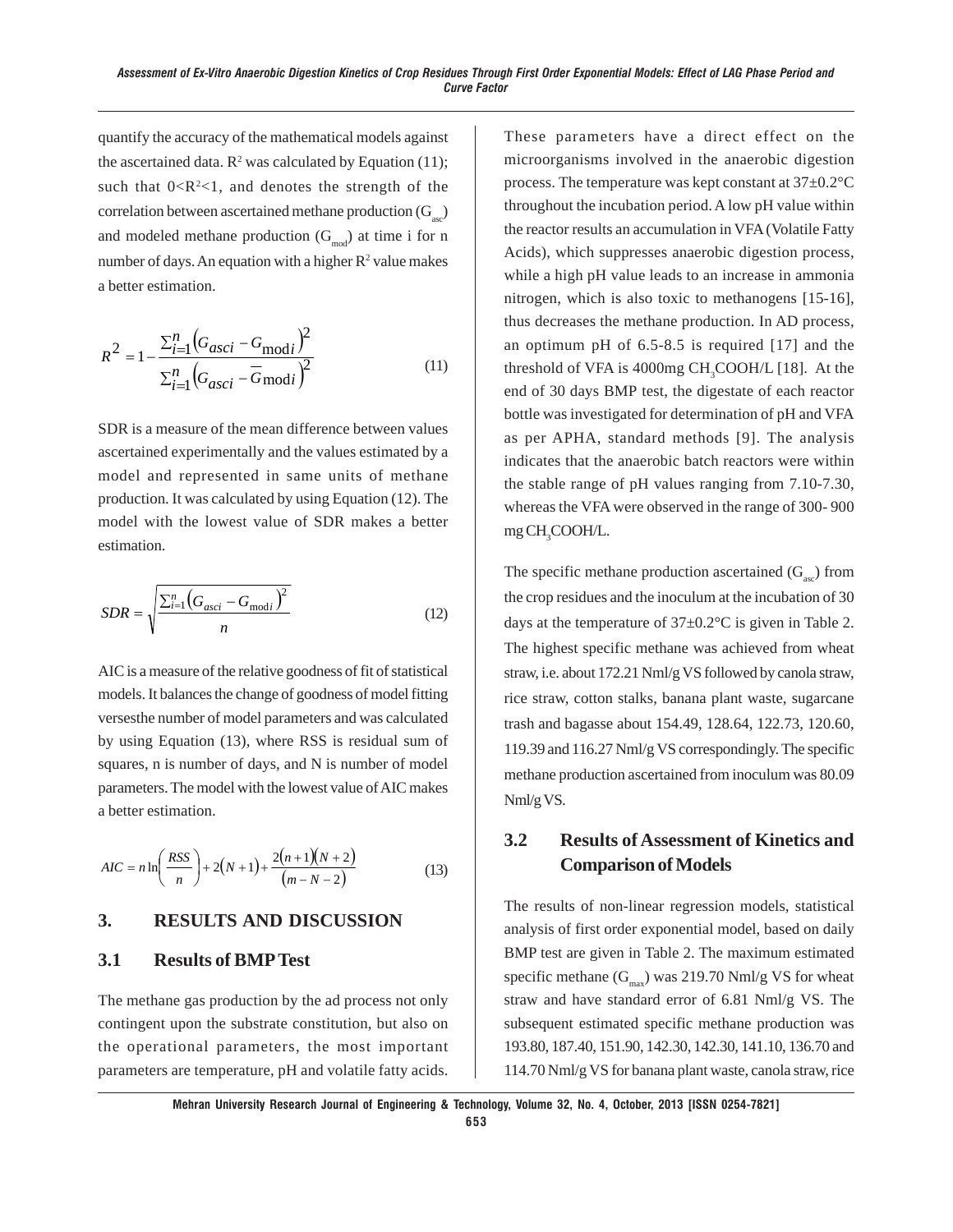straw, sugarcane trash, cotton stalks, bagasse and inoculum correspondingly. The estimated specific methane productions have almost same fashion as of the ascertained specific methane productions, except of the banana plant waste, which poorly fits through the exponential model. This observation can also be assured from higher values of the standard error and SDR for banana plant waste i.e. 22.66 and 7.35 Nml/g VS respectively. The methane production rate constant was ranging from 0.0720-0.0427 per day for cotton stalks and inoculum respectively. The first order exponential model has  $\mathbb{R}^2$ values near to unity but have high values of AIC ranging from 92-128 for bagasse and banana plant waste respectively. The reason for more deviation of ascertained specific methane from the estimated in banana plant waste was due to its higher lag phase period and can be seen from Fig. 2.

The results of non-linear regression, statistical analysis for first order exponential lag phase model, based on daily BMP test results are given in Table 3. The Gmax was ranging from 208.20-98.87 Nml/g VS for wheat straw and inoculum and have lower values of standard error ranging from 2.04-10.30 Nml/g VS, which shows that the exponential lag phase model better estimates the  $G_{\text{max}}$  than that of the exponential model without considering the lag phase. The exponential lag phase model has also lower values of SDR as compared to the exponential model without lag phase. This finding is also supported by the values of  $\mathbb{R}^2$  (Table 3), which is more close to unity. Besides statistical hypothesis testing, the exponential lag phase model is more likely to have generated the data as compared to the simple exponential model as it generates less values of AIC. The lag phase for the crop residue AD was ranging from half day for cotton stalks to one and half day to

| Name of<br>Substrate | G<br>asc.<br>(NmL/g VS) | G<br>max<br>(NmL/g VS) | <b>SDR</b><br>(NmL/g VS) | k<br>(1/day)        | $\mathbb{R}^2$ | AIC |
|----------------------|-------------------------|------------------------|--------------------------|---------------------|----------------|-----|
| Bagasse              | 116.27                  | $136.70 + 4.25$        | 4.06                     | $0.0674 \pm 0.0043$ | 0.9884         | 92  |
| Banana Plant Waste   | 120.60                  | $193.80 \pm 22.66$     | 7.35                     | $0.0364 \pm 0.0064$ | 0.9708         | 128 |
| Canola Straw         | 154.49                  | $187.40 + 5.63$        | 4.63                     | $0.0615 \pm 0.0036$ | 0.9913         | 100 |
| Cotton Stalks        | 122.73                  | $141.10 \pm 2.70$      | 2.87                     | $0.0720 \pm 0.0029$ | 0.9945         | 70  |
| Rice Straw           | 128.64                  | $151.90 + 4.50$        | 4.55                     | $0.0698 \pm 0.0043$ | 0.9883         | 99  |
| Sugarcane Trash      | 119.39                  | $142.30 \pm 3.74$      | 3.21                     | $0.0632 \pm 0.0032$ | 0.9929         | 77  |
| Wheat Straw          | 172.21                  | $219.70 \pm 6.81$      | 4.51                     | $0.0542 \pm 0.0030$ | 0.9934         | 98  |
| Inoculum             | 80.09                   | $114.70 \pm 9.67$      | 4.21                     | $0.0427 \pm 0.0058$ | 0.9765         | 94  |

**TABLE 2. RESULTS OF NON-LINEAR REGRESSION AND STATISTICS ANALYSIS FOR EXPONENTIAL MODEL**

|  | TABLE 3. RESULTS OF NON-LINEAR REGRESSION AND STATISTICS ANALYSIS FOR EXPONENTIAL LAG PHASE MODEL |  |  |  |  |
|--|---------------------------------------------------------------------------------------------------|--|--|--|--|
|--|---------------------------------------------------------------------------------------------------|--|--|--|--|

| Name of<br>Substrate | G<br>max<br>(NmL/g VS) | <b>SDR</b><br>(NmL/g VS) | k<br>(1/day)        | L<br>$\text{(day)}$ | R <sup>2</sup> | AIC |
|----------------------|------------------------|--------------------------|---------------------|---------------------|----------------|-----|
| Bagasse              | $129.90 \pm 2.91$      | 3.16                     | $0.0798 \pm 0.0045$ | $0.789 \pm 0.157$   | 0.9932         | 78  |
| Banana Plant Waste   | $160.20 \pm 10.30$     | 5.70                     | $0.0547 \pm 0.0066$ | $1.547 \pm 0.281$   | 0.9830         | 114 |
| Canola Straw         | $179.20 \pm 4.55$      | 3.98                     | $0.0704 \pm 0.0042$ | $0.611 \pm 0.168$   | 0.9938         | 92  |
| Cotton Stalks        | $136.50 \pm 2.04$      | 2.25                     | $0.0807 \pm 0.0031$ | $0.532 \pm 0.112$   | 0.9967         | 57  |
| Rice Straw           | $145.10 \pm 3.23$      | 3.64                     | $0.0817 \pm 0.0046$ | $0.745 \pm 0.161$   | 0.9928         | 87  |
| Sugarcane Trash      | $135.50 \pm 2.60$      | 2.45                     | $0.0734 \pm 0.0034$ | $0.672 \pm 0.130$   | 0.9960         | 62  |
| Wheat Straw          | $208.20 \pm 5.30$      | 3.75                     | $0.0625 \pm 0.0034$ | $0.614 \pm 0.151$   | 0.9956         | 88  |
| Inoculum             | $98.87 \pm 4.70$       | 3.14                     | $0.0606 \pm 0.0058$ | $1.393 \pm 0.234$   | 0.9873         | 77  |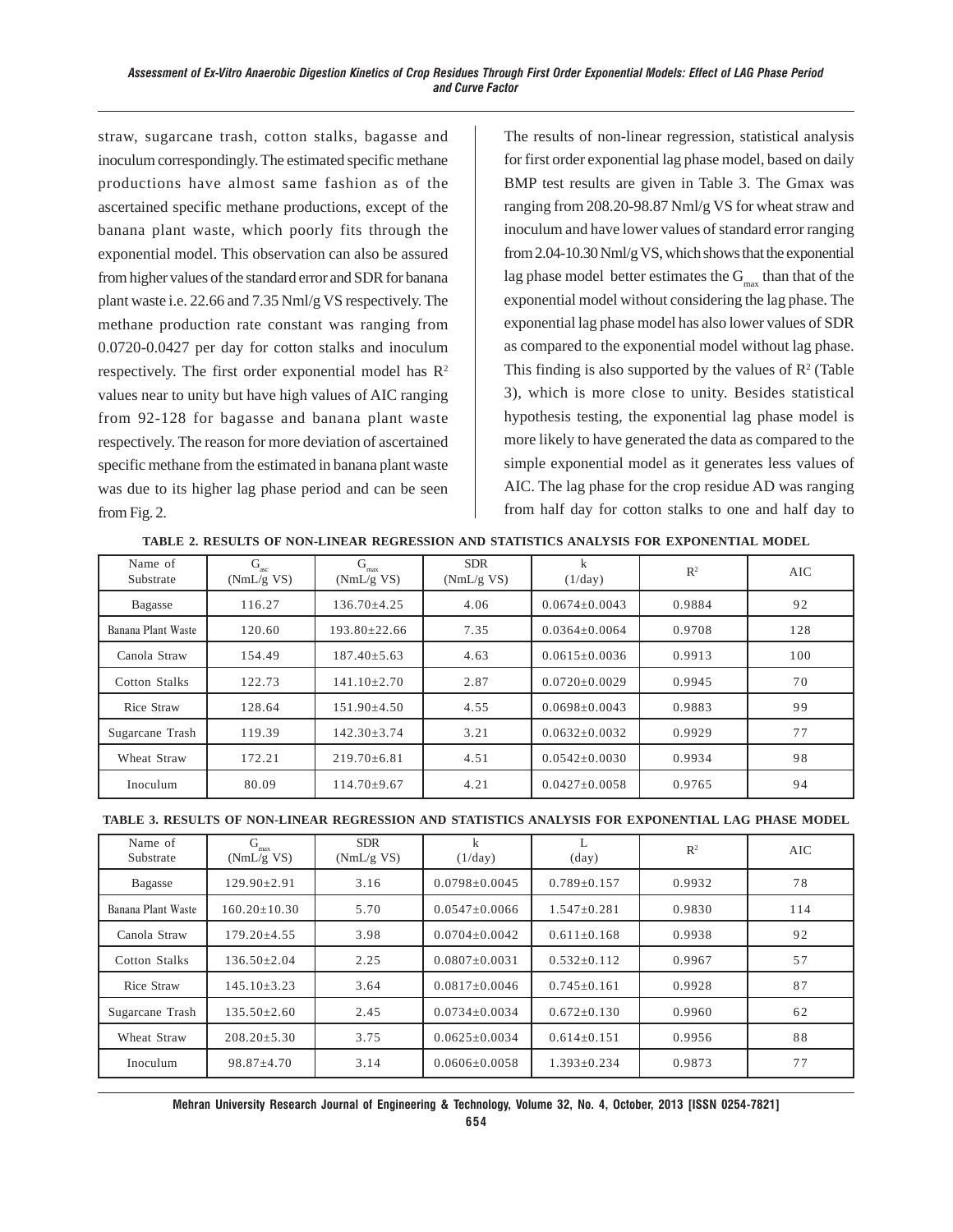banana plant waste. The accuracy of the exponential lag phase model over simple exponential model can also be depicted through Figs. 1-8, as the estimated methane through exponential lag phase model are more closer to the ascertained methane. Because of the addition of the lag phase, Equation (8) estimates higher values of the methane production rate constant and was ranging from 0.0547-0.0817 per day.

The results of non-linear regression, statistical analysis for first order exponential curve factor model, based on daily BMP test results are given in Table 4. The  $G_{\text{max}}$  was ranging from 186.60-80.91 Nml/g VS for wheat straw and inoculum and have even lower values of standard error ranging from 0.69-2.28 Nml/g VS than that of the exponential lag phase model, which shows that the exponential curve factor model not only better estimates the  $G_{\text{max}}$  than that of the simple exponential model but also to the exponential lag phase model. The accuracy of the exponential curve factor model over simple exponential model and exponential lag phase model can also be observed through Figs. 1-8, as the estimated methane through exponential curve factor model almost follows the experimental methane line. Moreover, the SDR is also low for exponential curve factor model and was ranging from 0.98-2.08 Nml/g VS. The curve factor for the crop residue AD was ranging from 0.3549-0.7084. Besides statistical hypothesis testing, the exponential curve factor model is more likely to have generated the data as compared to the other models under present study as it generates lesser values of AIC. This also establishes that the BMP test is convenient in the kinetic studies of the crop residues digested with buffalo dung. Because of the involvement of the curve factor, Equation (10) estimates higher values of the methane production rate constant even than that of the Equation (8) and was ranging from 0.096-0.143 per day.

| TABLE 4. RESULTS OF NON-LINEAR REGRESSION AND STATISTICS ANALYSIS FOR EXPONENTIAL CURVE FACTOR MODEL |  |  |  |
|------------------------------------------------------------------------------------------------------|--|--|--|
|                                                                                                      |  |  |  |

| Name of<br>Substrate | G<br>max<br>(NmL/g VS) | <b>SDR</b><br>(NmL/g VS) | k<br>(1/day)        | C                   | $\mathbb{R}^2$ | AIC. |
|----------------------|------------------------|--------------------------|---------------------|---------------------|----------------|------|
| Bagasse              | $118.50\pm0.87$        | 1.27                     | $0.1290 \pm 0.0042$ | $0.5808 \pm 0.0201$ | 0.9989         | 21   |
| Banana Plant Waste   | $124.90 \pm 0.89$      | 1.27                     | $0.1433 \pm 0.0039$ | $0.3549 \pm 0.0132$ | 0.9992         | 21   |
| Canola Straw         | $162.00 \pm 1.83$      | 2.08                     | $0.1110\pm0.0049$   | $0.6410\pm0.0268$   | 0.9983         | 52   |
| Cotton Stalks        | $128.00 \pm 0.93$      | 1.13                     | $0.1118 \pm 0.0034$ | $0.7084 \pm 0.0197$ | 0.9992         | 14   |
| Rice Straw           | $133.70 \pm 1.32$      | 1.90                     | $0.1271 \pm 0.0055$ | $0.6026 \pm 0.0274$ | 0.9980         | 46   |
| Sugarcane Trash      | $124.70 \pm 1.20$      | 1.32                     | $0.1081 \pm 0.0041$ | $0.6718 \pm 0.0230$ | 0.9988         | 24   |
| Wheat Straw          | $186.60 \pm 2.28$      | 2.00                     | $0.0966 \pm 0.0042$ | $0.6796 \pm 0.0244$ | 0.9987         | 49   |
| Inoculum             | $80.91 \pm 0.69$       | 0.98                     | $0.1381 \pm 0.0047$ | $0.4098 \pm 0.0175$ | 0.9988         | 5    |



*FIG. 1. EXPERIMENTAL AND ESTIMATED METHANE PRODUCTION FOR BAGASSE*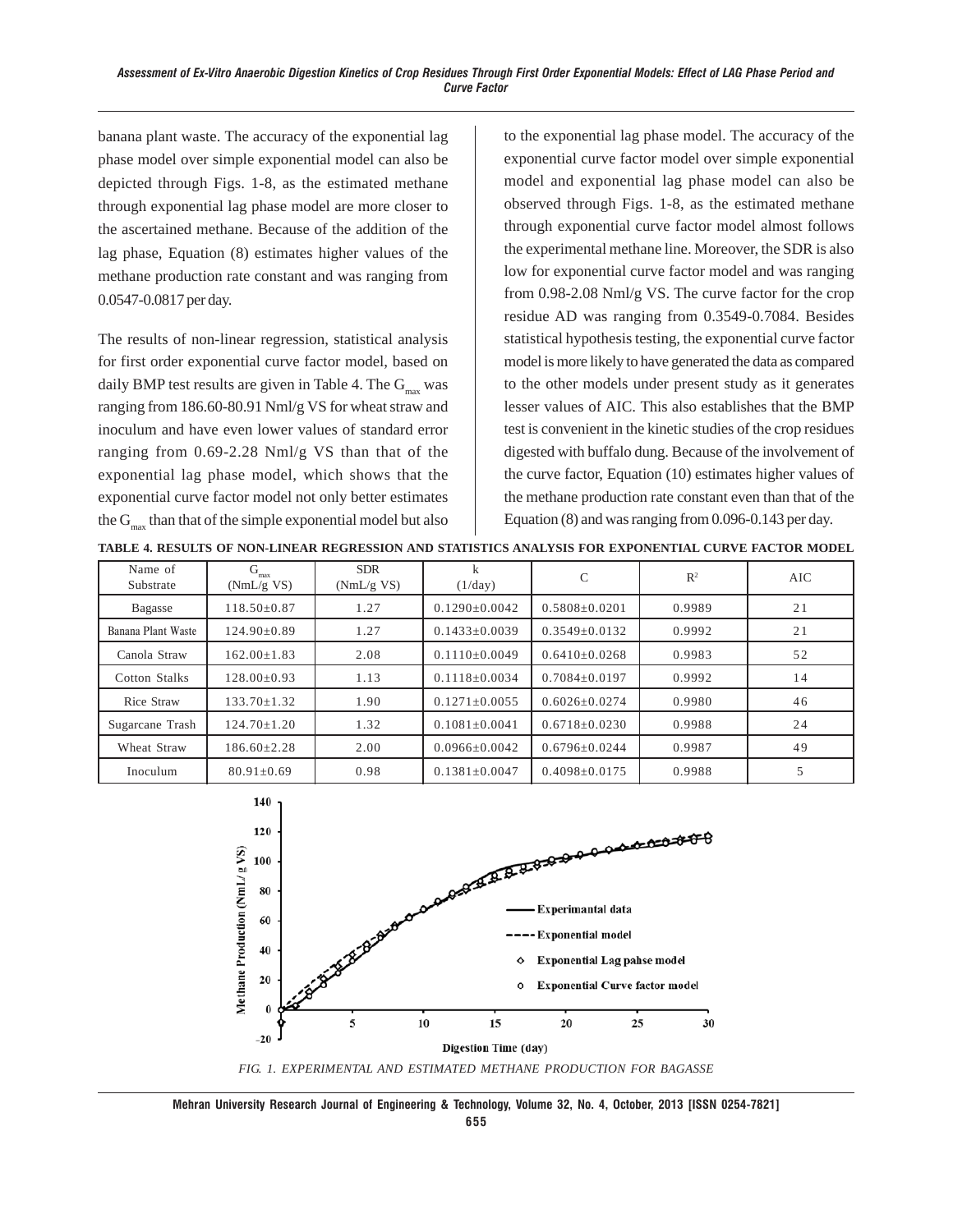*Assessment of Ex-Vitro Anaerobic Digestion Kinetics of Crop Residues Through First Order Exponential Models: Effect of LAG Phase Period and Curve Factor*



*FIG. 2. EXPERIMENTAL AND ESTIMATED METHANE PRODUCTION FOR BANANA PLANT WASTE*



*FIG. 3. EXPERIMENTAL AND ESTIMATED METHANE PRODUCTION FOR CANOLA STRAW*



*FIG. 4. EXPERIMENTAL AND ESTIMATED CUMULATIVE CH4 PRODUCTION ALONG WITH FLOW RATE FOR COTTON STALKS*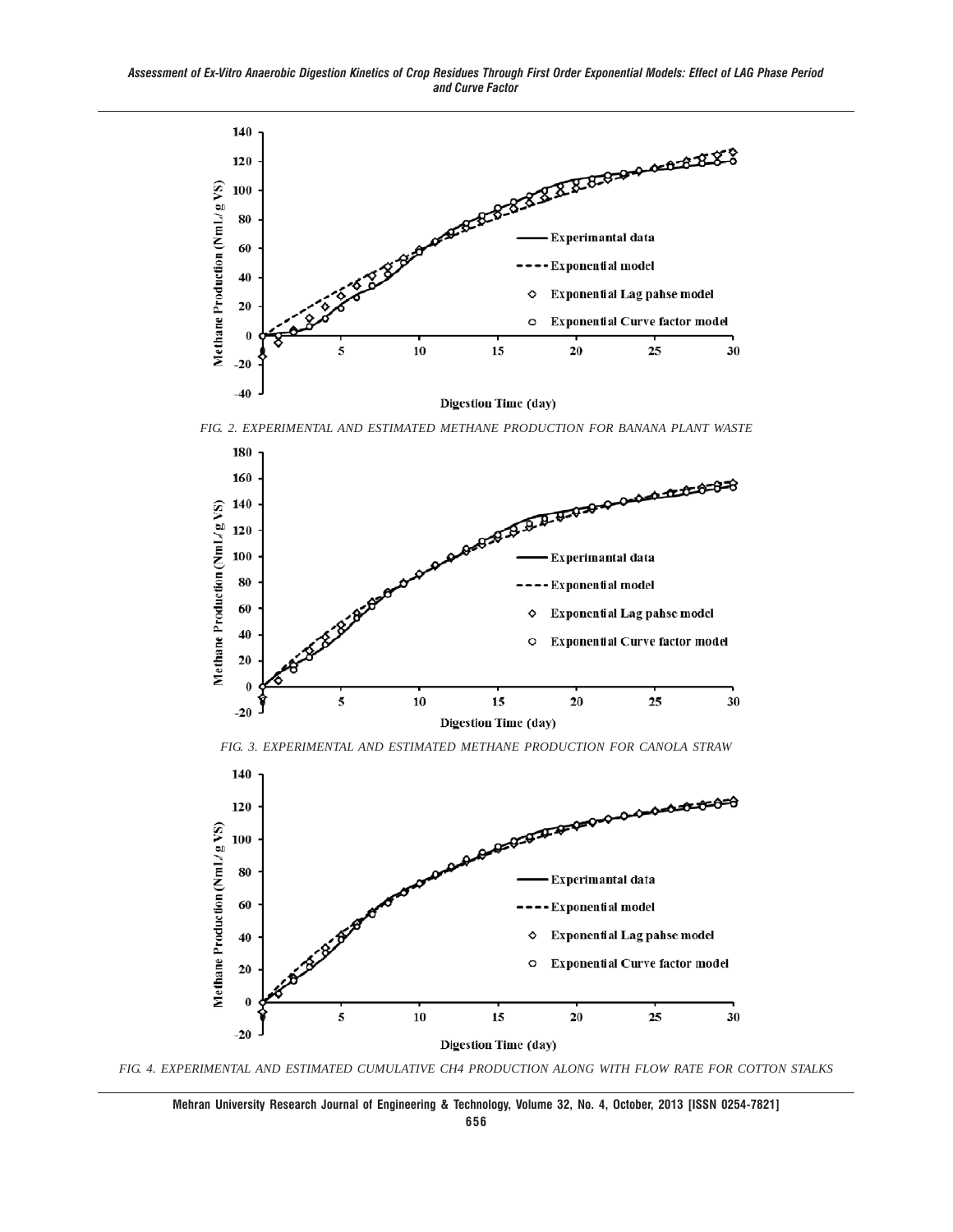



*FIG. 6. EXPERIMENTAL AND ESTIMATED METHANE PRODUCTION FOR SUGARCANE TRASH*



*FIG. 7. EXPERIMENTAL AND ESTIMATED METHANE PRODUCTION FOR WHEAT STRAW*

**Mehran University Research Journal of Engineering & Technology, Volume 32, No. 4, October, 2013 [ISSN 0254-7821]**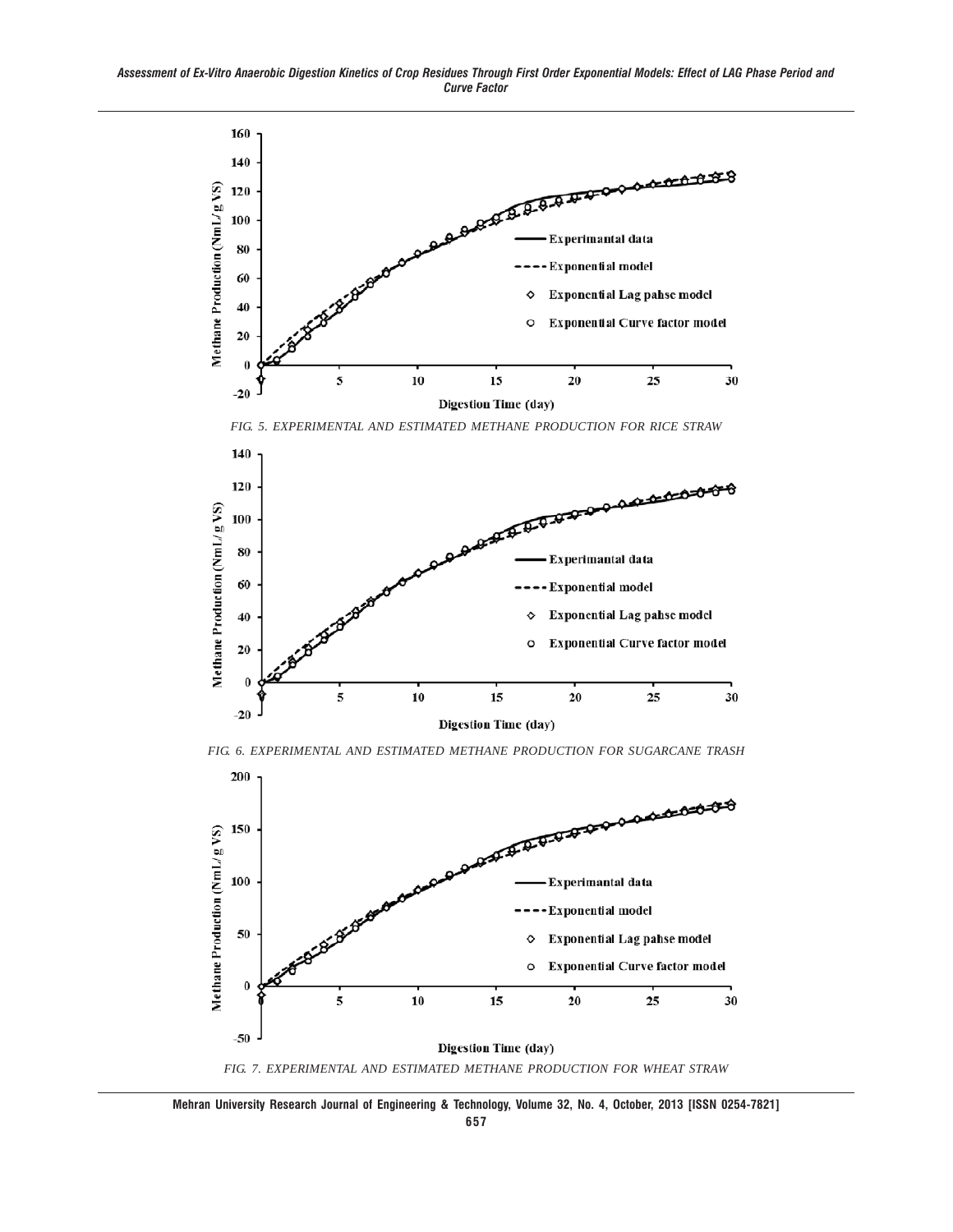Out of the three models, the simple exponential model was the poorest model to estimate the methane production and do not obey Equation (7), which is in agreement with Sworakowski and Matczyszyn [19]. The first order exponential curve factor model gives better accuracy. The curve factor is more significant to the lag phase, because the reactor bottles in the BMP test were not only kept at favorable temperatures of the methanogens but also added methanogens culture, which was established at the same environment. Moreover, the purging of nitrogen before starting the BMP test removes molecular oxygen, thus the methane production was started from day one and decreases the lag phase as can be observed from Table 3 and from Figs. 1-8.

The disadvantage of exponential lag phase model is the non-zero behavior at time t=0, whereas in real circumstances when  $t=0$ , not only the cumulative methane production is zero but also the biogas. On the contrary, the exponential curve factor model generates zero at time t=0. Additionally, the advantage of the curve factor includes wiggling effect in the estimated curve or in other words it increases the inflection point, which may cause reduction of sum of squares, thus fits well than the other models. If the exponential model will be included both the lag phase period and curve factor, even then the model will have non-zero behavior, which not only deviate the estimated curve from the data points ascertained, but also generates higher AIC differences, thus poorly fits the model.

The correlation between the lag phase period and the curve factor is illustrated in Fig. 9. It shows that there is an inverse linear relationship between the lag phase period and the curve factor as the  $\mathbb{R}^2$  is near to unity.



*FIG. 9. CORRELATION BETWEEN LAG PHASE PERIOD AND CURVE FACTOR*



*FIG. 8. EXPERIMENTAL AND ESTIMATED METHANE PRODUCTION FOR INOCULUM*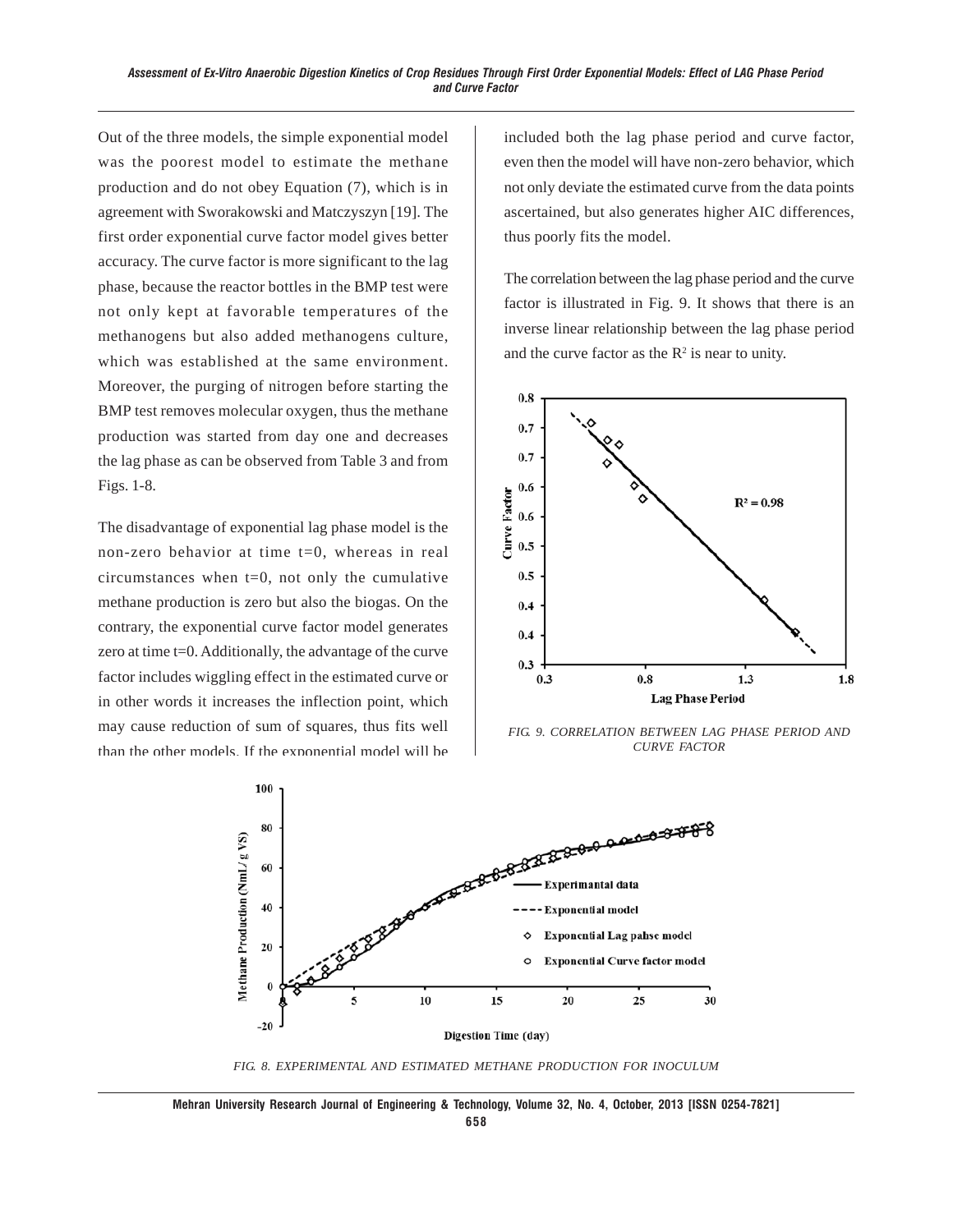## **4. CONCLUSIONS**

The present study reveals that, the AD of crop residues and buffalo dung follows the first order kinetics. The experimental specific methane productions from all seven selected crop residues were in better agreement with estimated specific methane productions, thus establishes that the BMP test is convenient method to study the kinetic. Out of the three first order exponential models, the simple exponential model was the poorest model to estimate the methane production. In comparison to the lag phase and curve factor, the later gives better accuracy if included in the first order exponential model. In addition to statistical hypothesis testing, the exponential curve factor model is more likely to have generated the data as compared to the other models under present study as it has least AIC values. Present study findings also includes that there is an inverse linear relationship between the lag phase period and the curve factor.

#### **ACKNOWLEDGEMENT**

The authors are wishing to acknowledge Mehran University of Engineering & Technology, Jamshoro, Sindh, Pakistan, for their support to carry out this research work.

## **REFERENCES**

- [1] Romano, R.T., and Zhang, R., "Co-Digestion of Onion Juice and Wastewater Sludge using Anaerobic Mixed Biofilm Reactor", Bioresource Technology, Volume 99, pp. 631-637, 2008.
- [2] Nallathambi, G.V., "Anaerobic Digestion of Biomass for Methane Production: A Review", Biomass Bioenergy, Volume 13, pp. 83-114, 1997.
- [3] Moller, H.B., Sommer, S.G., and Ahring, B.K., "Methane Productivity of Manure, Straw and Solid Fractions of Manure", Biomass Bioenergy, Volume 26, pp. 485-495, 2004.
- [4] Lehtomaki, A., Huttunen, S., Lehtinen, T.M., and Rintala, J.A., "Anaerobic Digestion of Grass Silage in Batch Leach Bed Processes for Methane Production", Bioresource Technology, Volume 99, pp. 3267-3278, 2008.
- [5] Klimiuk, E., Pokój, T., Ski, W.B., and Dubis, B., "Theoretical and Observed Biogas Production from Plant Biomass of Different Fiber Contents", Bioresource Technology, Volume 101, pp. 9527-9535, 2010.
- [6] Clemens, J., Trimborn, M., Weiland, P., and Amon, B., "Mitigation of Greenhouse Gas Emissions by Anaerobic Digestion of Cattle Slurry", Agriculture Ecosystem Environment, Volume 112, pp. 171-177, 2006.
- [7] Rao, M.S., and Singh, S.P., "Bioenergy Conversion Studies of Organic Fraction of MSW: Kinetic Studies and Gas Yield-Organic Loading Relationships for Process Optimization", Bioresource Technology, Volume 95, pp.173-185, 2004.
- [8] Tramsek, M., Gorsek, A., and Glavic, P., "Methodology for Determination of Anaerobic Digestion Kinetics Using a Bench Top Digester", Recourses Conservation and Recycling, Volume 51, pp. 225-236, 2007.
- [9] APHA (American Public Health Association), "Standard Methods for the Examination of Water and Wastewater", 20th Edition, Washington, DC, 1998.
- [10] Krishania, M., Kumar, V., Vijay, V.K., and Malik, A., "Analysis of Different Techniques used for Improvement of Biomethanation Process: A Review", Fuel, Volume 106, pp. 1-9, 2013, http://dx.doi.org/10.1016/ j.fuel.2012.12.007
- [11] Shanmugam, P., and Horan, N.J., "Simple and Rapid Methods to Evaluate Methane Potential and Biomass Yield for a Range of Mixed Solid Wastes", Bioresource Technology, Volume 100, pp. 471-474, 2009.
- [12] Mata-Alvarez, J., Mtz-Viturtia, A., Llabres-Luengo, P., and Cecchi, F., "Kinetic and Performance Study of a Batch Two-Phase Anaerobic Digestion of Fruit and Vegetable Wastes", Biomass and Bioenergy, Volume 5, No. 6, pp. 481-488, 1993.